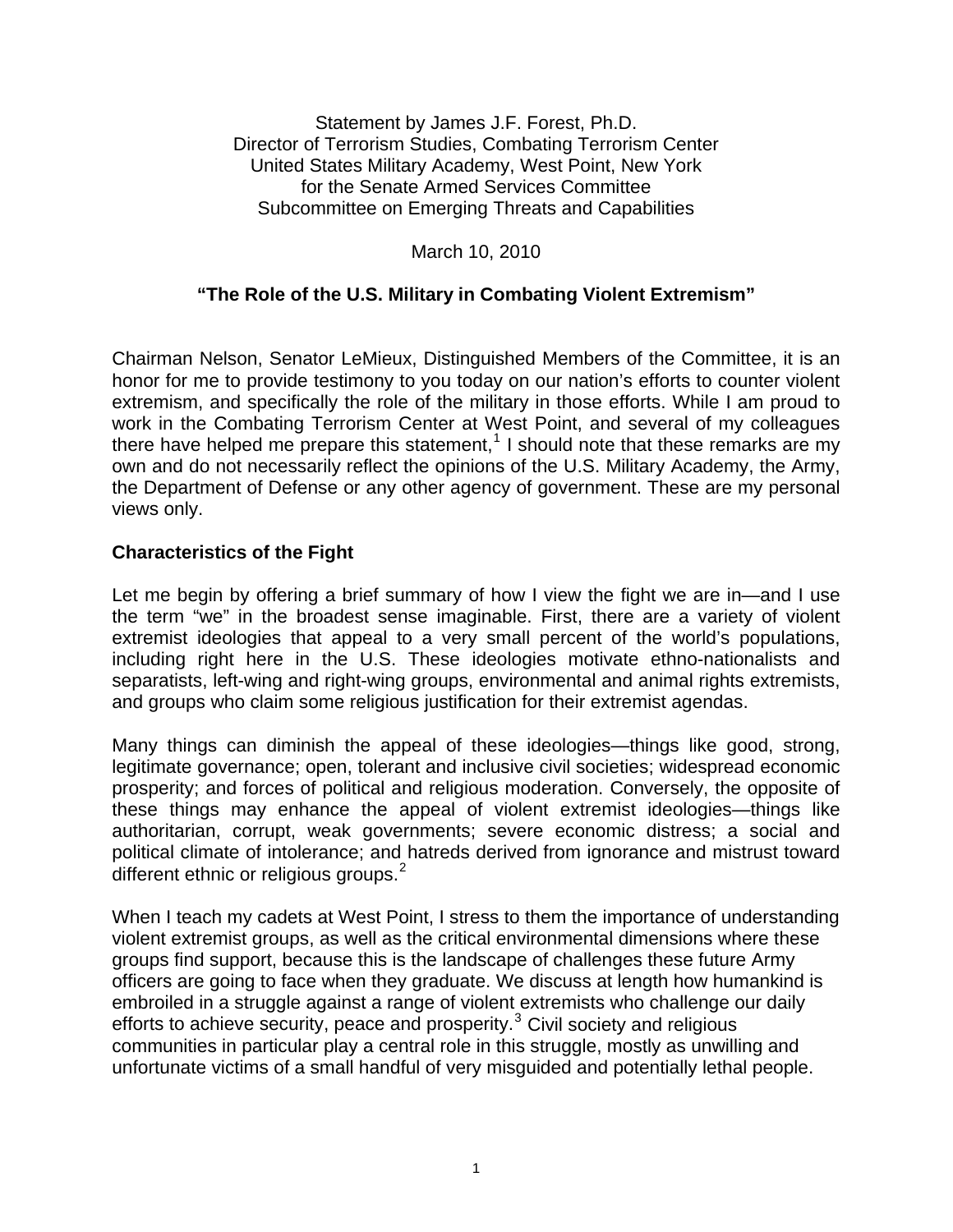Defending our nation from these forces of extremism is a task that falls to many elements of the U.S. government, including the military, and requires foreign partners especially foreign militaries, intelligence services and police forces—as well as civilian experts outside the U.S. government. $4$  Since there is little that is appropriate for our military to do to counter the very important domestic, homegrown dimensions of violent extremism, my remarks here will focus on what our men and women in uniform are doing overseas—and doing very well—to support the world's long-term fight against violent extremism.

## **The Role of the U.S. Military**

Now, I'd like to highlight what I believe to be four of the most important assets that our military brings to this fight.

(1) First, our troops provide improvements in human security, through kinetic action both offensive and defensive; they weaken, disrupt and destroy the safe haven and territorial base of the violent extremists. Not only are they doing this in Iraq and Afghanistan, but they have been assisting government forces in Colombia, the Philippines, Somalia and many other countries in doing this important work.

The improving security mission also involves training and educating local military and police forces, which our military is doing in nine African countries through the Trans-Sahara Counterterrorism Partnership as well as in places like the Philippines, Thailand, Indonesia, Colombia and even some Caribbean islands, in addition to Iraq and Afghanistan. And another important dimension of the security realm involves creating spaces for safe dialogue, healthy commerce, development and civic/political processes in places that have been besieged by violent extremists. Building tolerant, inclusive societies is not something done by force, or even through leadership of foreign entities like the U.S. military. It is inherently an indigenous, organic process in which our military plays at best a minor but important facilitating role by providing these secure spaces for respectful dialogue and exchange of ideas.

(2) A second essential area of the military effort involves communicating effectively with both terrorized communities and with those extremists who use violence to achieve their objectives. This is what I called "influence warfare" in my recent book,<sup>[5](#page-4-1)</sup> and it is done not only through conventional information operations, but simply by our military's presence. When trying to influence the perceptions, hearts and minds of our allies and adversaries, there is no substitute for physical presence, and our men and women in uniform serve a vital function here in helping to understand and shape perceptions of security, justice and a brighter future without violent extremism. Countering ideologies is another fundamental aspect of this struggle, because the voices of violent extremists must not go unchallenged.<sup>[6](#page-4-1)</sup> Military professionals are engaged in this aspect of the fight not only through local efforts in Iraq and the Afghanistan-Pakistan border region, but also in places like North Africa, where the Department of Defense sponsors the popular Magharebia website. Clearly, as part of the broader struggle I've described, we must convince violent extremists that their way is a dead end, figuratively and literally. We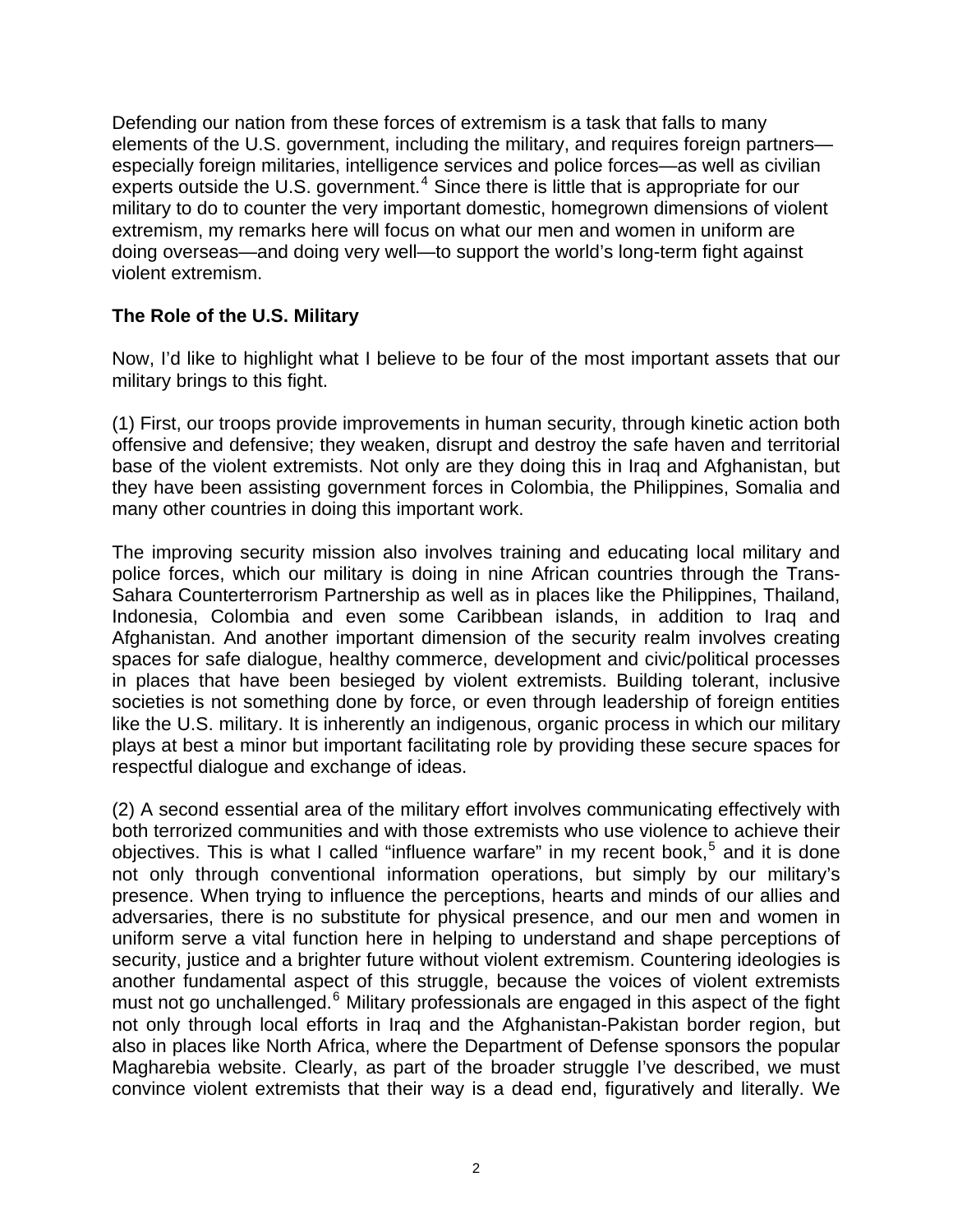must make it more difficult for extremists to disseminate messages of hate and replace those messages with an alternative vision of moderation, good governance and human security.

(3) A third key area of military effort involves civil affairs and development projects. In concert with security, these help improve a population's perception toward the central government's ability to effectively and legitimately govern, and make them less likely to turn to groups affiliated with extremists who provide alternative government services. Today, military units around the world are assisting foreign governments with efforts to improve education, rule of law, sanitation and public works, transportation, health services, and good governance. For example, in Djibouti, the Combined Joint Task Force - Horn of Africa is working to build school facilities, combat the spread of Malaria, host business and government leadership summits, and in general work to strengthen this important national ally. In Afghanistan, our troops have complemented efforts of USAID, NGOs and the international community by digging wells and building other critical infrastructure facilities, and helping local government representatives provide free medical care to villages throughout the country. These and other so-called "soft power" activities can have a lasting impact on diminishing the resonance of antigovernment messages spread by violent extremists.

(4) And the fourth vital effort I'd like to briefly mention is where our military and intelligence professionals work closely with local government forces to help identify, locate, pursue and apprehend individual extremists. These operations take place not only in Iraq and Afghanistan, but in other countries as well—places like southern Somalia, northern Chad, Kenya, Yemen, Indonesia, the Philippines, and Colombia, among several others.

Together, these four kinds of effort contribute enormously to our fight against violent extremism. As Secretary Gates has noted on several occasions, the most important military component in this struggle is not the fighting we do ourselves, but how well we enable and empower our partners to defend and govern themselves. Further, the U.S. military's engagement in these activities helps to undermine the violent extremists' attempts to establish legitimacy for their ideology of hatred, death and destruction.

Credibility, rapport, trust, and cultural competence are all vital for the success of these military contributions to the fight against violent extremists. To that end, the U.S. military should certainly be commended for the dramatic changes we have seen in the education provided to soldiers and officers over the last decade.

However, despite their many successes, as many have already observed the military efforts in this fight are necessary, but insufficient. Our military cannot and should not be at the center of the overall effort to combat violent extremism. While there is much that our men and women in uniform are doing very well to support this fight, military forces alone cannot defeat violent extremism. In particular, as others have already noted, there is a need for greater involvement by non-military U.S. Government agencies in two "soft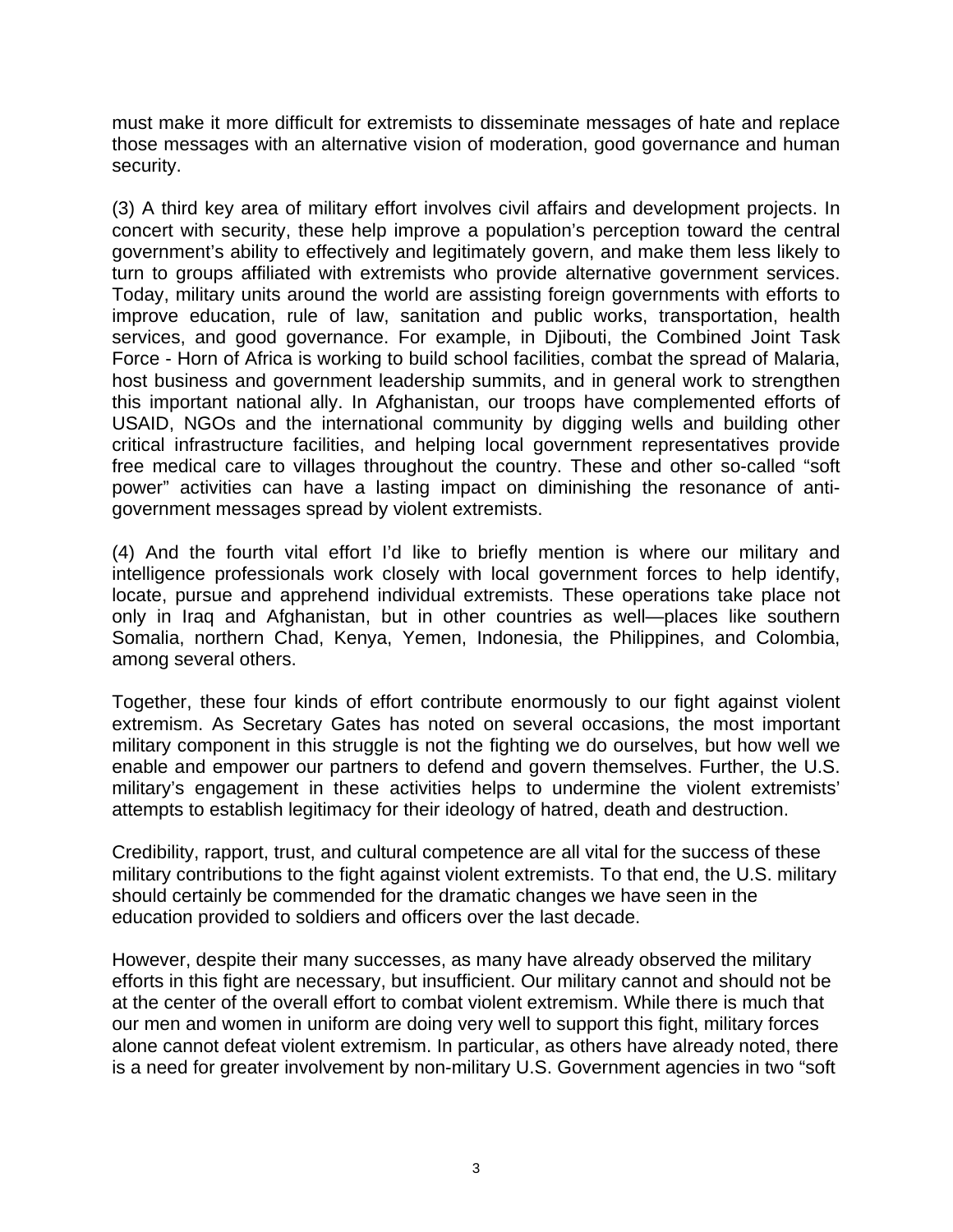power" related areas of activity I have just described: communications, and civil society development.

In the absence of these other agencies having a physical presence in conflict zones, the U.S. military has assumed the lion's share of responsibility for doing what needs to be done. After all, that is to be expected of the military approach—soldiers and officers see that something needs to be done, the success of their mission depends on it, so they figure out how to get it done as effectively as they can. This is only natural, and it is a vital contribution to the fight against violent extremism—as I noted before, when trying to combat the ways in which violent extremists try to influence a local population, there is no substitute for physical presence. Of course, in many cases civilian experts have played a vital role in the success of these efforts, especially those serving on Provincial Reconstruction Teams in Afghanistan and more recently in Iraq. These PRTs have brought together civilians experienced in agriculture, governance, and other aspects of development to work alongside the military in improving the lives of the local population and helping strengthen the perceived legitimacy of the central governments in those countries.

However, despite many successes, the need is still there for experts from USAID, the Departments of Agriculture, Energy, Education, and so forth to be more engaged in the fight wherever they can. There is so much need for assistance, no doubt there is ample room for everyone to contribute meaningfully, including NGOs, IGOs and the private sector.

In closing, let me paraphrase something that Secretary Gates said a few years ago, something that I discuss often with the cadets I teach at West Point. Countering violent extremism requires economic development, institution-building and the rule of law, promoting internal reconciliation, good governance, providing basic services to the people, training and equipping indigenous military and police forces, strategic communications, and more—these, along with security, are essential ingredients for long-term success.<sup>[7](#page-4-1)</sup> Our military forces are engaged, to some degree or another, across this entire spectrum of activity in support of the broader fight against violent extremism. But in my view, our long-term success will depend on how well the government as a whole works together to defeat violent extremist groups, both at home and abroad.

Thank you for the opportunity to appear before this committee. I look forward to answering your questions.